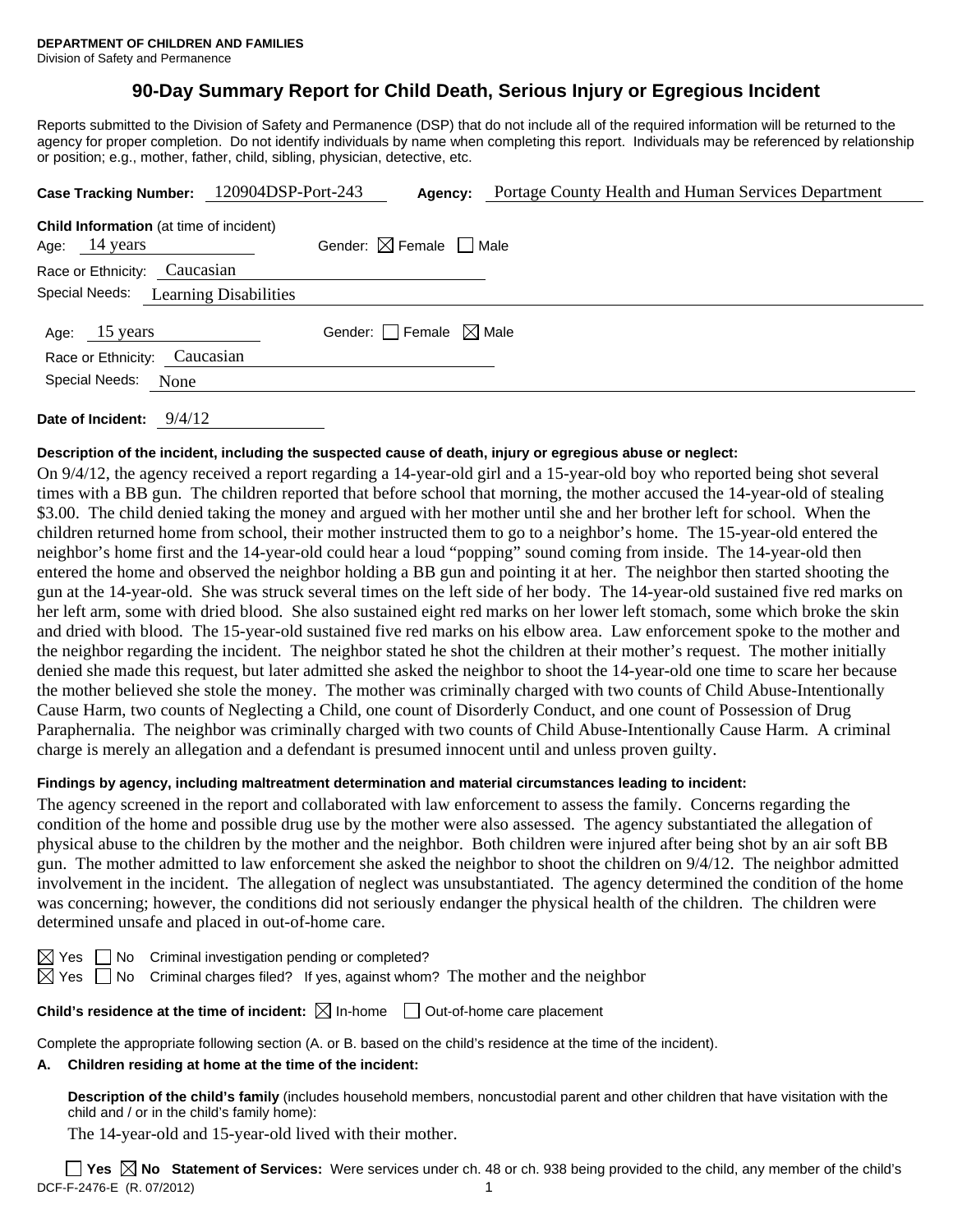family or alleged maltreater at the time of the incident, including any referrals received by the agency or reports being investigated at time of incident?

**If "Yes", briefly describe the type of services, date(s) of last contact between agency and recipient(s) of those services, and the person(s) receiving those services:** 

N/A

**Summary of all involvement in services as adults under ch. 48 or ch. 938 by child's parents or alleged maltreater in the previous five years:** (Does not include the current incident.) None

**Summary of actions taken by the agency under ch. 48, including any investigation of a report or referrals to services involving the child, any member of the child's family living in this household and the child's parents and alleged maltreater.** (Does not include the current incident.)

(Note: Screened out reports listed in this section may include only the date of the report, screening decision, and if a referral to services occurred at Access. Reports that do not constitute a reasonable suspicion of maltreatment or a reason to believe that the child is threatened with harm are not required to be screened in for an initial assessment, and no further action is required by the agency.)

On 3/11/05, the agency screened out a CPS Report.

On 4/7/05, the agency screened out a CPS Report.

On 7/18/05, the agency screened out a CPS Report.

On 5/31/07, the agency screened in a CPS Report. Maltreatment was unsubstantiated and the family was referred to community services.

On 4/28/08, the agency screened in a Services Report. The family was referred for services.

On 9/8/08, the agency screened out a CPS Report.

On 9/18/08, the agency screened in a CPS Report. Maltreatment was unsubstantiated and the agency closed the case. On 3/12/09, the agency screened in a CPS Report. Maltreatment was unsubstantiated and the family was referred to community services.

On 11/20/09, the agency screened out a CPS Report.

On 12/14/09, the agency screened in a Services Report. The family was referred for services.

On 1/14/10, the agency screened in a CPS Report. Maltreatment was unsubstantiated and the agency closed the case.

On 6/3/10, the agency screened in a Services Report. The family was referred to community services.

On 9/7/10, the agency screened in a CPS Report. Maltreatment was unsubstantiated and the family was referred to community services.

On 12/1/10, the agency screened out a CPS Report.

On 3/7/11, the agency screened out a Services Report.

On 4/15/11, the agency screened out a CPS Report.

On 4/21/11, the agency screened out a CPS Report.

On 9/20/11, the agency screened in a CPS Report. Maltreatment was unsubstantiated and the family was referred to community services.

On 10/4/11, the agency screened out a CPS Report.

On 10/12/11, the agency screened out a CPS Report.

On 12/5/11, the agency screened out a CPS Report.

On 3/9/12, the agency screened out a CPS Report.

On 4/17/12, the agency screened out a CPS Report.

### **Summary of any investigation involving the child, any member of the child's family and alleged maltreater conducted under ch. 48 or ch. 938 and any services provided to the child and child's family since the date of the incident:**

The agency completed an assessment of the family. Physical abuse to the children by the mother and the neighbor were substantiated. Neglect by the mother was unsubstantiated. The children were determined unsafe and placed in out-of-home care. A Child in Need of Protection or Services Petition was filed in juvenile court and the family is receiving ongoing case management services.

### **B. Children residing in out-of-home (OHC) placement at time of incident:**

**Description of the OHC placement and basis for decision to place child there:**

**Description of all other persons residing in the OHC placement home:**